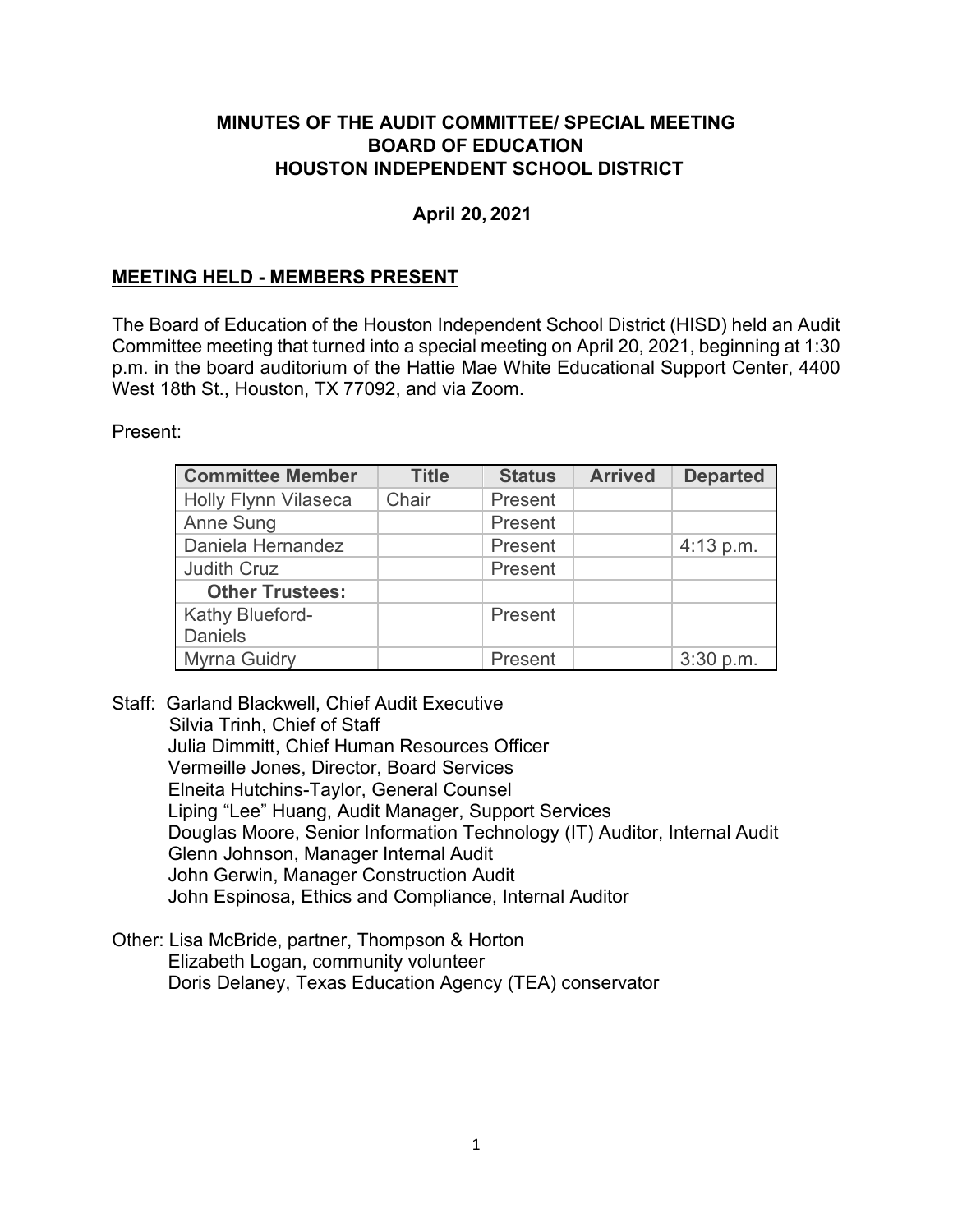# **MEETING CALLED TO ORDER - PURPOSE**

Committee Chair Flynn Vilaseca called to order the special meeting of the HISD Board of Education at 1:37 p.m. and declared the board convened to consider matters pertaining to HISD as listed on the duly posted meeting notice.

### **CONSIDERATION AND APPROVAL OF MINUTES FROM SPECIAL MEETING HELD ON MARCH 10, 2021**

On motion by Trustee Sung, with a second by Trustee Hernandez, the minutes were approved four in favor with zero against.

| <b>RESULT:</b>   | <b>APPROVED [UNANIMOUSLY]</b>                |
|------------------|----------------------------------------------|
| <b>MOVER:</b>    | Anne Sung, District VII Trustee              |
| <b>SECONDER:</b> | Dani Hernandez, District III Trustee         |
| AYES:            | Flynn Vilaseca, Hernandez, Sung, Cruz        |
|                  | <b>ABSTENTIONS: Blueford-Daniels, Guidry</b> |

## **SELECT AND APPOINT COMMITTEE CHAIR**

On motion by Trustee Flynn Vilaseca, with a second by Trustee Hernandez, Trustee Cruz was appointed as the committee chair with a vote of six in favor and zero against.

| <b>RESULT:</b>   | <b>APPROVED [UNANIMOUSLY]</b>                                   |
|------------------|-----------------------------------------------------------------|
| <b>MOVER:</b>    | Holly Flynn Vilaseca, District VIII Trustee                     |
| <b>SECONDER:</b> | Dani Hernandez. District VI Trustee                             |
| AYES:            | Sung, Hernandez, Flynn Vilaseca, Cruz, Blueford-Daniels, Guidry |

### **DISCUSSION ITEMS**

Trustee Flynn Vilaseca stated the meeting topics. The items were then discussed, as indicated below.

### **PRESENTATION OF THE DRAFT 2021–2022 INTERNAL AUDIT PLAN**

Chief Blackwell shared a list of proposed audits for the 2021–2022 school year.

Trustee Sung asked for help understanding the proposed number of audits for next year: 29 as opposed to 40 plus from the previous year and asked for clarification around the prioritizing of audits.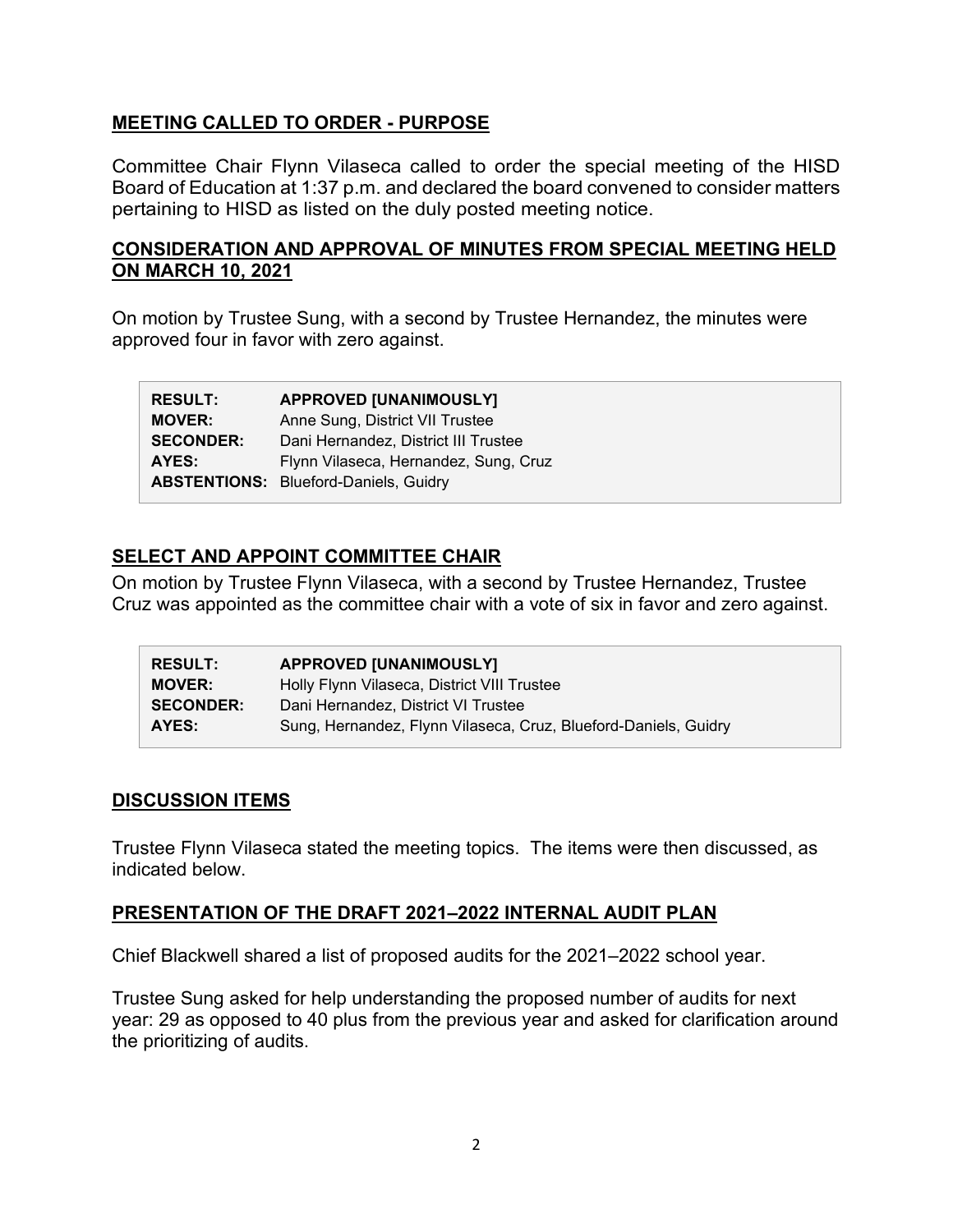Chief Blackwell explained his thinking that it is preferable to conduct fewer audits to get them completed, rather than plan for a larger number of audits that remain incomplete. Chief Blackwell noted the audit plan is risk-based and assessed by an outside firm.

Liz Logan noted she was pleased to see inventories in the audit plan and suggested that material weakness remediation might be something to think about in department procedures.

Chief Blackwell shared a list of Proposed 2021–2022 Education Program Audits, based on the work of Audit Manager Dr. Tammy Mitchell, who determined these topics would be prudent to pursue in the next year.

Trustee Cruz asked if planned audits were shared with team at Houston Education Research Consortium (HERC), the entity conducting an equity audit in the district. Chief Blackwell explained current audit plans will be a bit more narrowly focused than the equity audit.

Trustee Hernandez asked why Mitchell Elementary was completed but the construction audit would be carried over to next school year. Chief Blackwell explained that the work was not mature enough to audit at this point and would wait to audit the construction activity related to it.

Trustee Sung asked if there would be a Special Education audit. Chief Blackwell answered they had completed one last year, and since then have taken the action of auditing specific pieces of Special Education.

Trustee Cruz asked where cyber security risk audit is on the list. Chief Blackwell answered that an external firm completes information technology (IT) audits for HISD. They will develop an IT audit plan after completing an IT risk assessment.

Trustee Flynn Vilaseca asked if a planned audit would address the COVID conditions the district has operated under for 13 months. Chief Blackwell stated their goal is to get that project completed by the end of June by using a firm to provide audit management services on his behalf.

Trustee Blueford-Daniels inquired about auditing campus budgets. Trustee Sung and Chief Trinh explained this is not a function of the Audit Committee; rather, there is a budget analyst assigned to each campus to discuss budgets locally through the schools offices. This is separate and apart from the Audit Department.

Trustee Hernandez asked if the COVID audit being conducted now would carry over to next school year. Chief Blackwell answered that he expects to complete that audit this year with all four audit practices engaged in it. He explained that although COVID conditions are not over, the district can still identify areas where it can improve: Construction Services, Financial and Operations, Education Practices, Information Technology.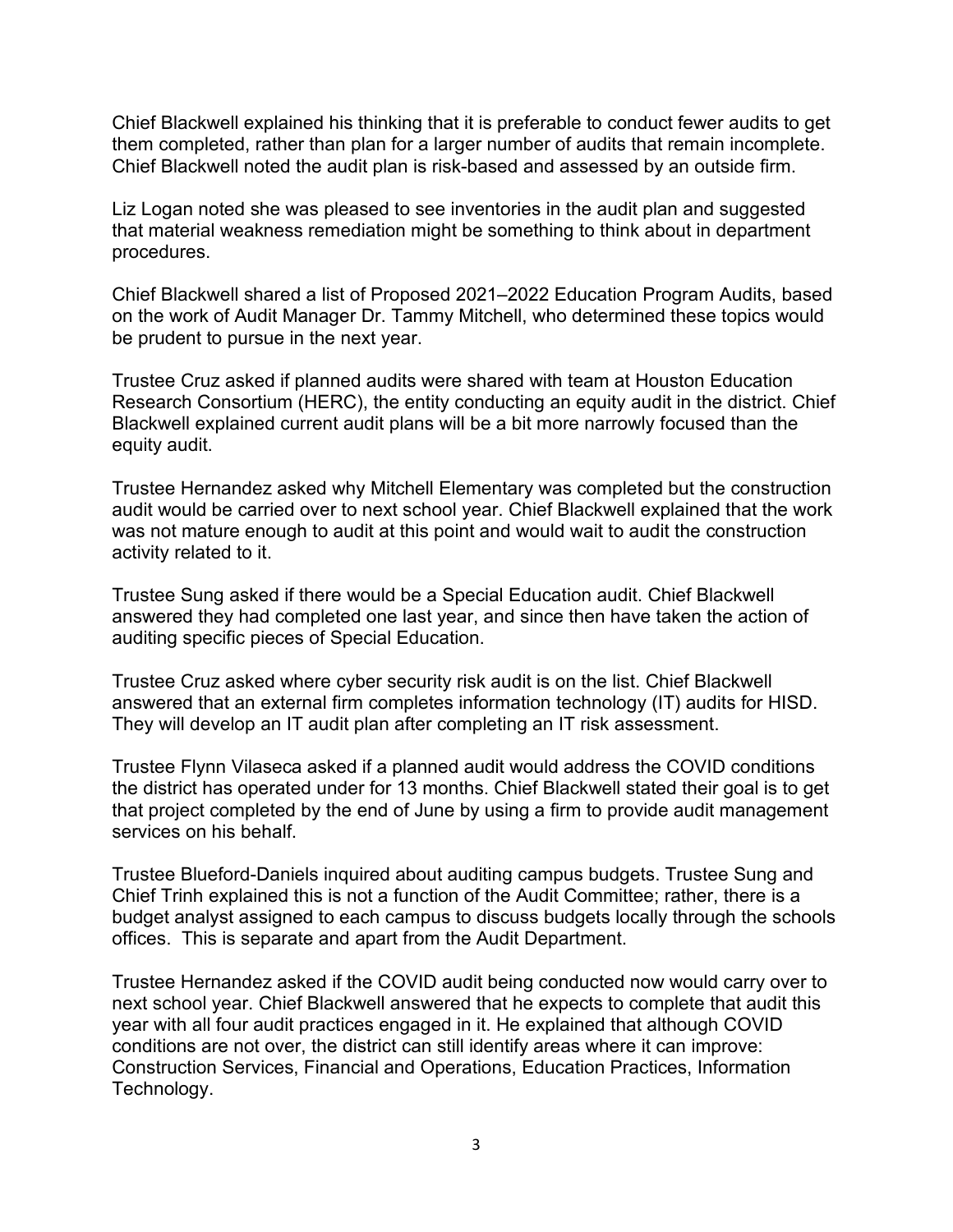Trustee Guidry asked which of 43 audits have been completed and are audits in process now anticipated to be completed by June 30. She asked of audits not started, are they anticipated to be completed by June 30. She noted that the board does not know which audits have not begun and requested that trustees see when the audits not on the carry-over are completed, as well as when those in process are completed. Chief Blackwell answered that audits in process are anticipated to be completed by June 30 unless they are on the list for carry-forward. He stated he would prepare a schedule for each audit and expectation for when it will be completed.

Trustee Guidry asked why funds are being used to contract with an external firm instead of to complete audits. She noted her concern that the department is using an outside firm to assist with an audit that is ongoing instead of those not in the audit plan. Chief Blackwell answered that the external firm is contracted to manage the process of audits from all four audit practices together. He stated it is not uncommon to contract with an external firm to assist with audit process, and there is a certain amount earmarked in the department budget for external firms. He stated he would be remiss if he didn't do a COVID audit.

Trustee Flynn Vilaseca explained the board requires more detailed information and asked that the following information be provided:

- What is percentage of progress to completion overall?
- For each audit, when did the plan start?
- When is it projected to finish?
- How many audits have been completed and what is that percentage overall compared to what was approved in the plan?
- How many are in progress?
- What is that percentage to planned?
- What has been completed?

Her recommendation moving forward is that this information is communicated and easy for the board to understand.

Liz Logan asked that the department allow for flexibility and add any items that arise from the COVID audit to be considered for the next year's plan.

Trustee Blueford-Daniels inquired about campus audit process and how campuses are chosen for an audit. Chief Blackwell explained that there is no issue with getting three campuses a year to request an audit.

# **REVIEW INTERNAL AUDIT BUDGET AND ADVISE BOARD ON RECOMMENDED RESOURCES TO ACHIEVE THE INTERNAL AUDIT PLAN**

Trustee Sung asked if the board is allocating resource (budget) to Audit and to Ethics and Compliance sufficient to meet the board's expectations. Chief Blackwell answered that they do not need additional funding with the exception of the open position. He stated that he and Chief Dimmitt have updated the job description. Trustee Sung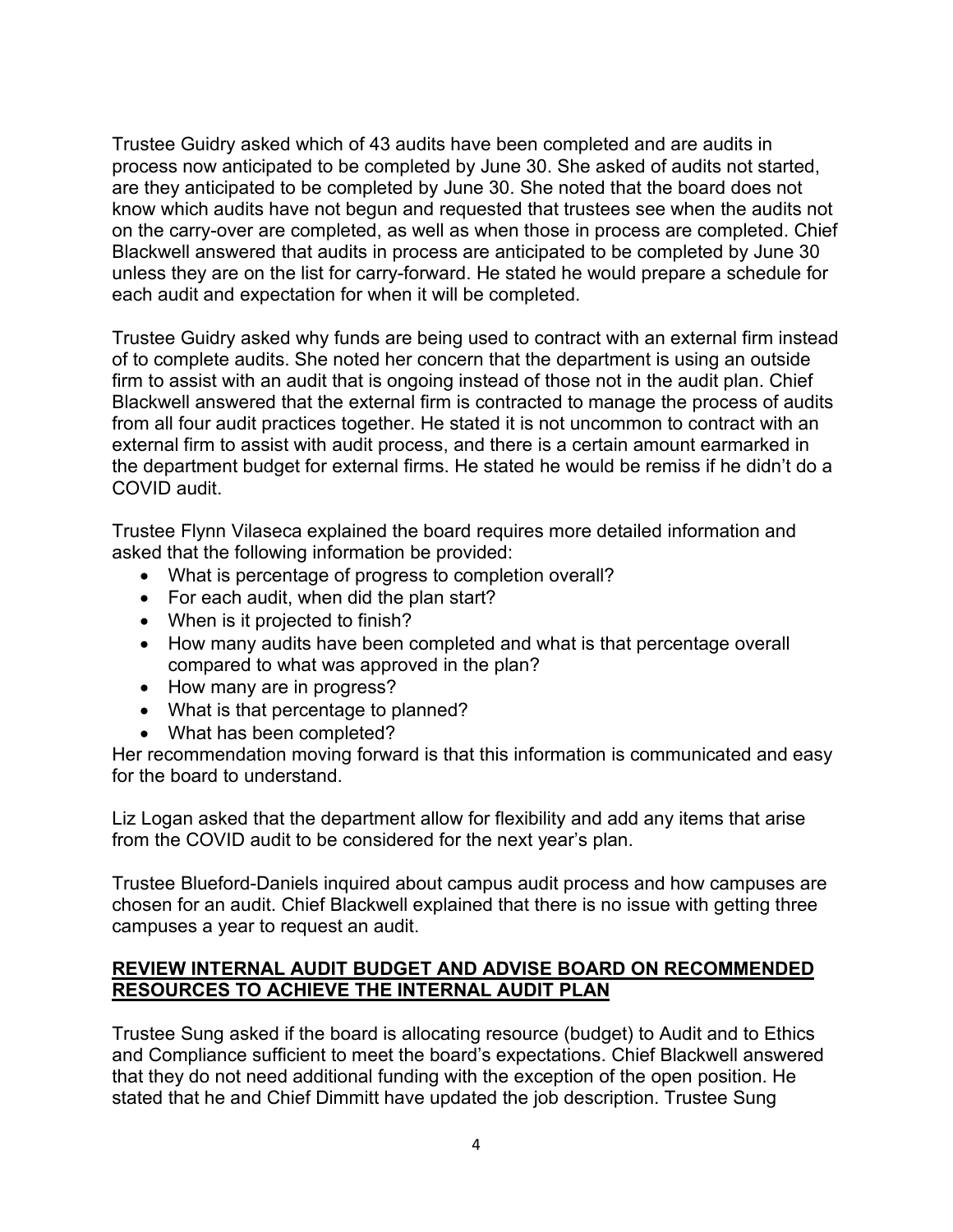confirmed that the budget is available to cover the difference in paygrade for the open position. Trustee Sung asked Chief Blackwell to keep the committee updated as they proceed.

Trustee Guidry confirmed the budget line for Audit Services of \$681,000 is for contracts with external firms. She requested a report as to which of the three firms was paid from this budget and the amount.

Trustee Hernandez confirmed the \$681,000 is not for salaries and asked about auditor salary amount.

Trustee Flynn Vilaseca asked for information about budget items including the number of positions in the department, and what is allocated for salaries to provide the board with an understanding of the full picture. Chief Blackwell reported that all positions in Internal Audit are filled, and three in Ethics and Compliance remain open.

Trustee Sung stated that the HISD Budget Book amounts for Chief Audit and Ethics and Compliance do not reconcile with the report.

# **RECEIVE ETHICS AND COMPLIANCE UPDATE**

John Espinosa stated that no new cases had come in on the alert hotline since the committee met March 10, 2021. He stated there were 33 open cases under the regular alert line, which is up 22 cases since the last committee meeting. There have been 47 cases total for the year, and that is up from 28 at the last committee meeting (19 new cases).

Trustee Sung asked for clarity around number of cases, whether it is a backlog or a healthy number. Mr. Espinosa explained reasons why cases may take time to resolve.

### **AUDIT DEPARTMENT VACANCIES AND UPDATE ON ETHICS AND COMPLIANCE MANAGER**

Chief Dimmitt explained history of paygrade changes in senior manager position that is now rewritten as director. Trustee Flynn Vilaseca requested an updated timeline for filling the department vacancy. Chief Dimmitt explained that some work that used to fall under Ethics and Compliance is currently covered by the HR department.

Chief Blackwell stated the needed credentials for the open position he is having a hard time staffing: Certified Fraud Examiner (CFE) and Certified Compliance and Ethics Professional (CCEP). Trustee Flynn Vilaseca asked for comparison between HISD and Dallas ISD regarding this role.

Trustee Blueford-Daniels requested a timeline for filling these positions and suggested future reports display month-by-month increase and decrease of cases, as well as a review of action items from the meeting from Chief Blackwell.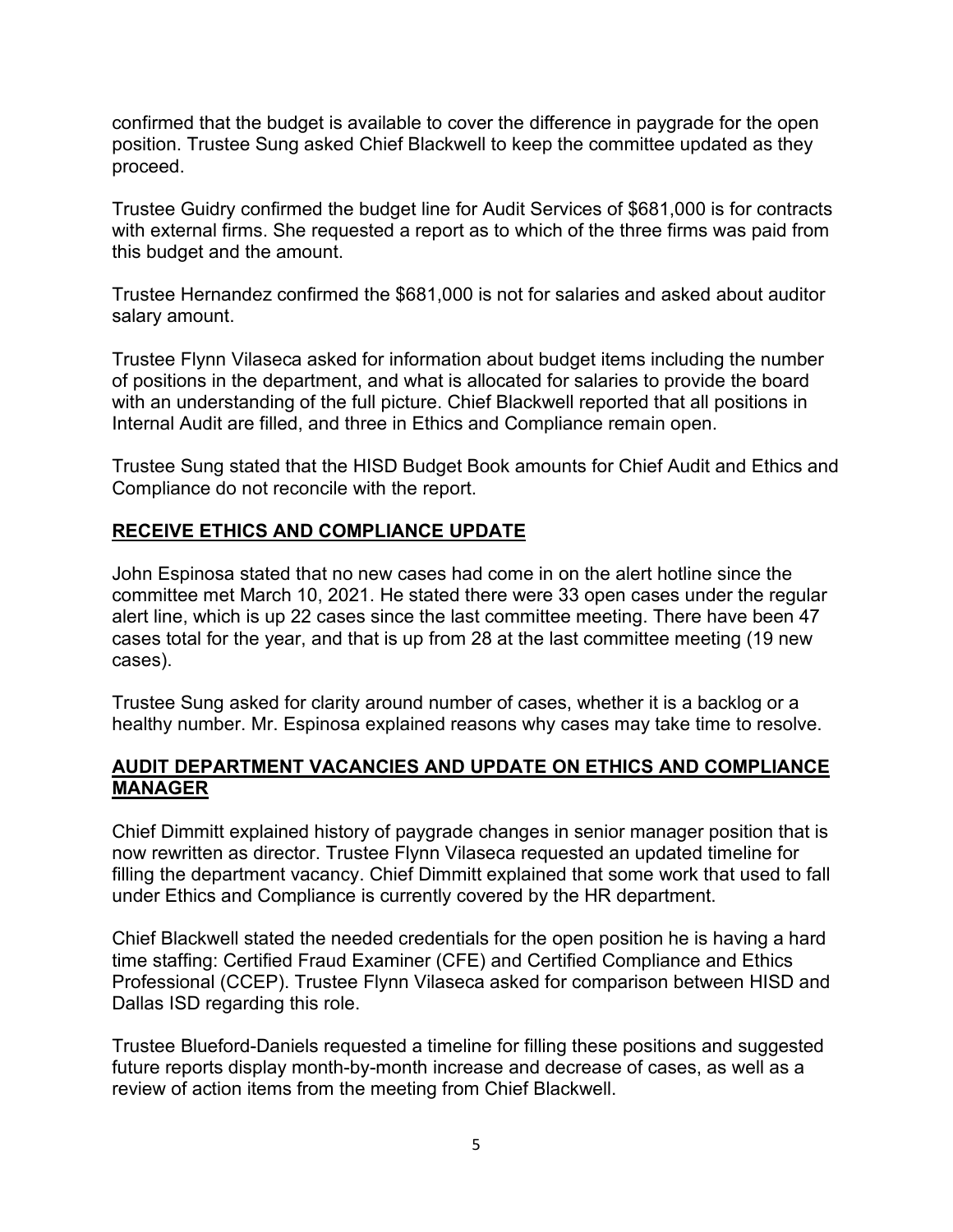Trustee Guidry clarified that candidates declining the position were prior to the position being upgraded and re-posted.

Liz Logan suggested creating a LinkedIn campaign and using a sourcing firm. Chief Dimmitt explained the process of rewriting a job description and the process for marketing open positions with one internal recruiter.

Chief Blackwell explained that no current member of his team met the credentialing requirement for the open position.

## **REMEDIATIONS AND CORRECTIVE ACTION PLANS CONCERNING AUDITS**

Chief Blackwell explained each audit has follow-up audits, and with the Audit Dashboard, departments can upload evidence to be reviewed by the audit department.

Trustee Cruz asked if trustees have access to evidence in the Audit Dashboard. Lee Huang explained that trustees can see attachments and action plans.

## **ADJOURNMENT TO EXECUTIVE SESSION**

The board adjourned to closed or executive session under Section D of Chapter 551 of Texas Government Code, Open Meetings Act, Subsections 551.071, 551.072, 551.073, 551.074, 551.076, 551.082, 551.0821, 551.083, 551.084, and 551.089 at 3:20 p.m. for the purposes stated in the notice of this meeting. If any final action, vote, or decision on any matter considered in the closed session was required, such final action, vote, or decision was taken at the open meeting covered by this notice upon the reconvening of this public meeting or at a subsequent meeting of the board upon notice thereof.

### **RECONVENED IN OPEN SESSION**

Committee Chair Flynn Vilaseca declared the meeting reconvened at 4:59 p.m. to consider matters pertaining to HISD as listed on the duly posted meeting notice.

### **RECEIVE LEGISLATIVE BUDGET BOARD (LBB) UPDATES AND DISCUSS SYSTEM FOR MONITORING PROGRESS**

Ms. Trinh provided an update of what has been done to address the recommendations from the LBB report, including a website [\(www.houstonisd.org\lbb\)](http://www.houstonisd.org/lbb) to track updates. Phase 3 concludes July 2021, and a new update will be provided at the August board meeting.

Trustee Flynn-Vilaseca asked about the plan to inform the new superintendent about the LBB status. Chief Trinh explained it is in the top three items to inform the new superintendent.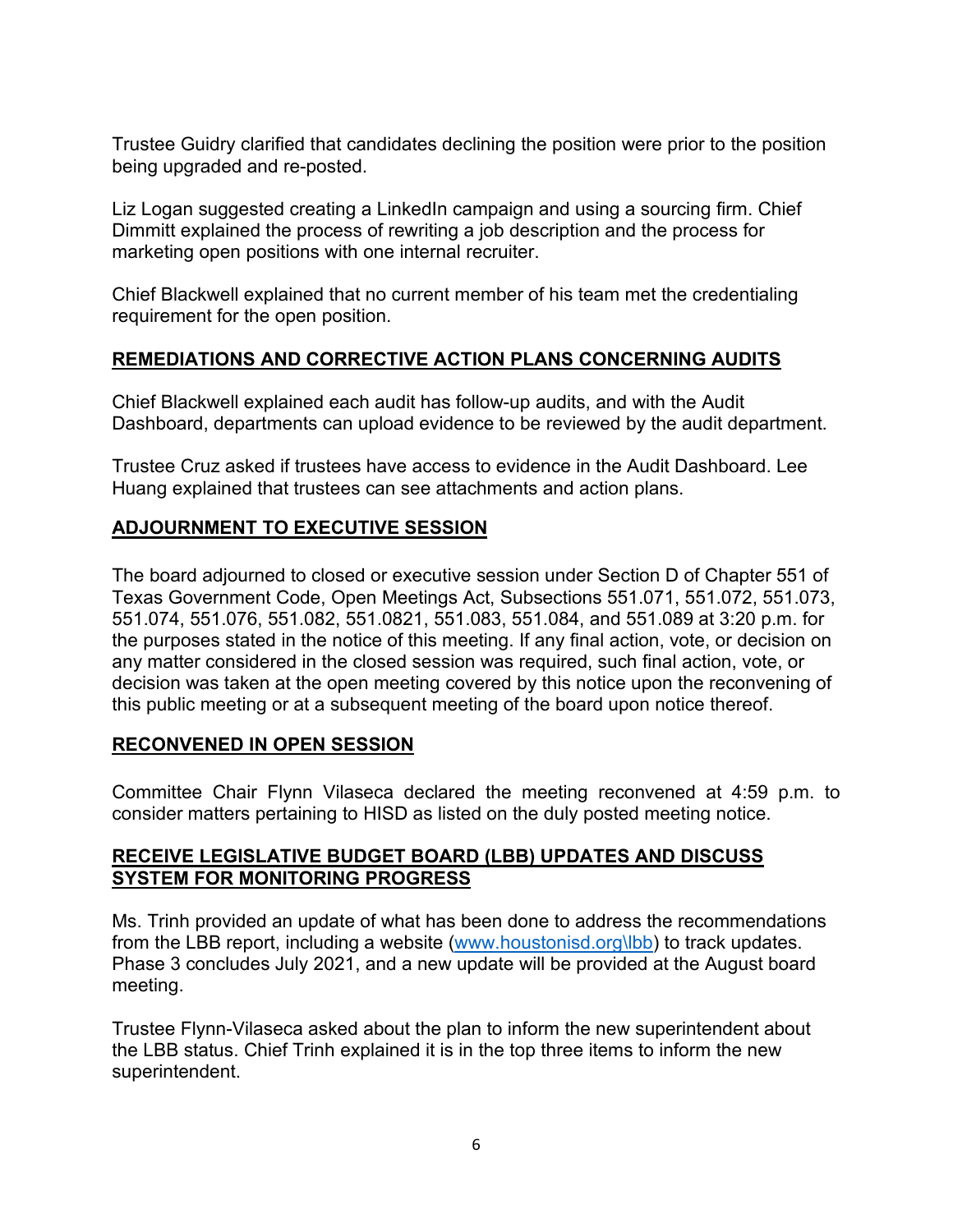Trustee Cruz asked if updates will continue to be quarterly, and Chief Trinh stated that updates are planned for three times per year: January, April, and August.

Trustee Sung requested that the LBB website indicate cost-savings from implementation of LBB recommendations. She suggested to colleagues that the full board should document the trustees' work of implementation and should track their progress by adding it as an agenda item.

Audit Committee training update is requested in writing from Chief Blackwell.

## **Action Items:**

- PRESENTATION OF THE DRAFT 2021-2022 INTERNAL AUDIT PLAN Chief Blackwell will prepare a schedule for each audit and expectation for when it will be completed.
- REVIEW INTERNAL AUDIT BUDGET AND ADVISE BOARD ON RECOMMENDED RESOURCES TO ACHIEVE THE INTERNAL AUDIT PLAN Chief Blackwell will keep the board committee updated

Report of the three firms paid from the Audit Services contracts with the external firms budget, with the specified amount paid to the firms, per Trustee Guidry's request.

### **ADJOURNMENT**

There being no further business, the meeting adjourned at 5:07p.m.

### **MINUTES APPROVED**

The foregoing minutes of the special meeting of the HISD Board of Education on April 20, 2021, in the board auditorium of the Hattie Mae White Educational Support Center, 4400 West 18<sup>th</sup> Street, Houston, Texas, were duly approved at a meeting held on April 29, 2021.

# **ATTEST**